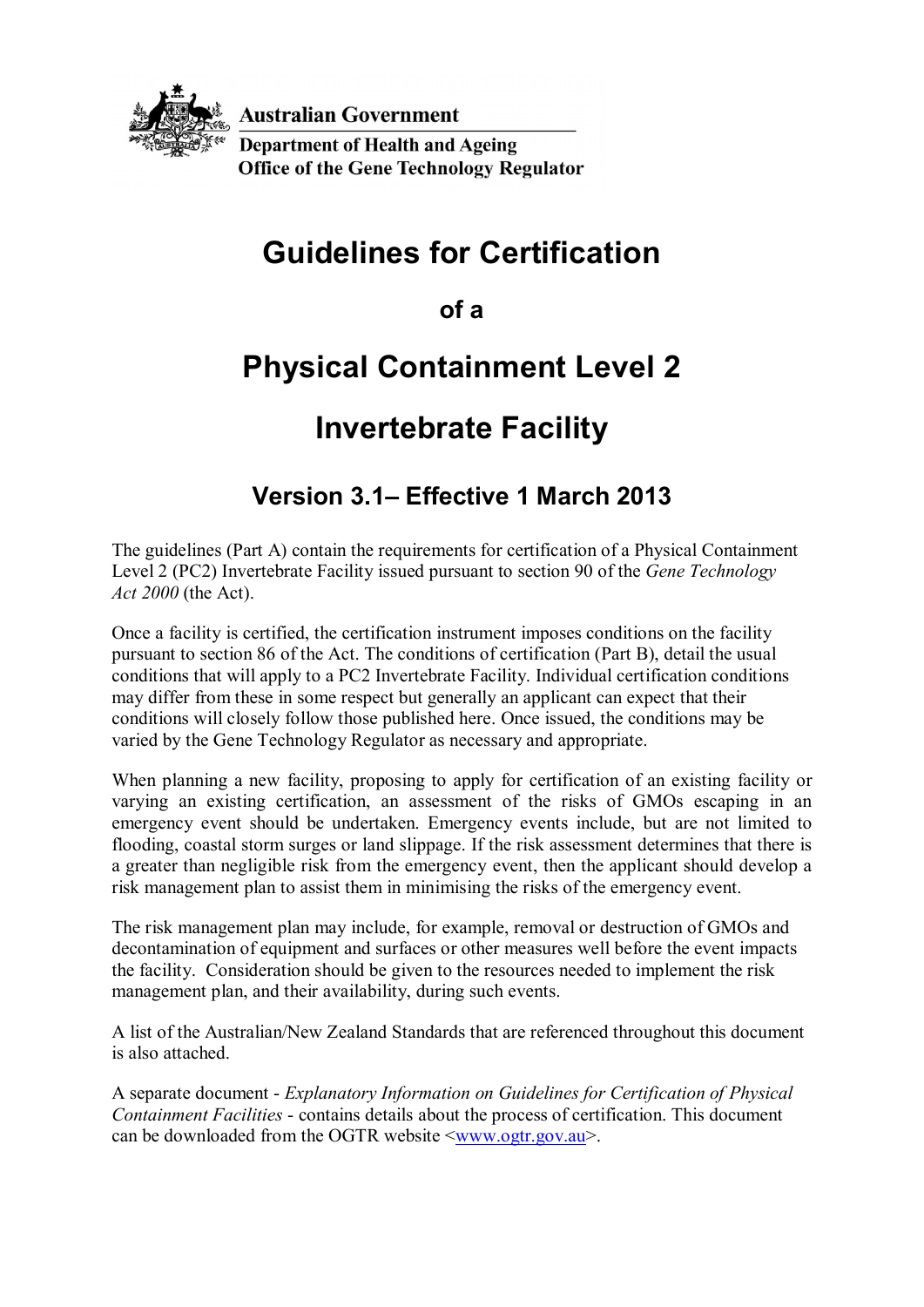# **Contents**

| Obligations of the certification holder in respect of users of the facility 10 |    |
|--------------------------------------------------------------------------------|----|
|                                                                                |    |
|                                                                                |    |
|                                                                                |    |
|                                                                                |    |
|                                                                                |    |
|                                                                                |    |
|                                                                                |    |
|                                                                                |    |
|                                                                                |    |
|                                                                                |    |
|                                                                                | 19 |
|                                                                                |    |
|                                                                                |    |
|                                                                                |    |
|                                                                                |    |

### **Attachment 1: Standards referenced in this document ... 22**

Guidelines for Certification of Physical Containment Facilities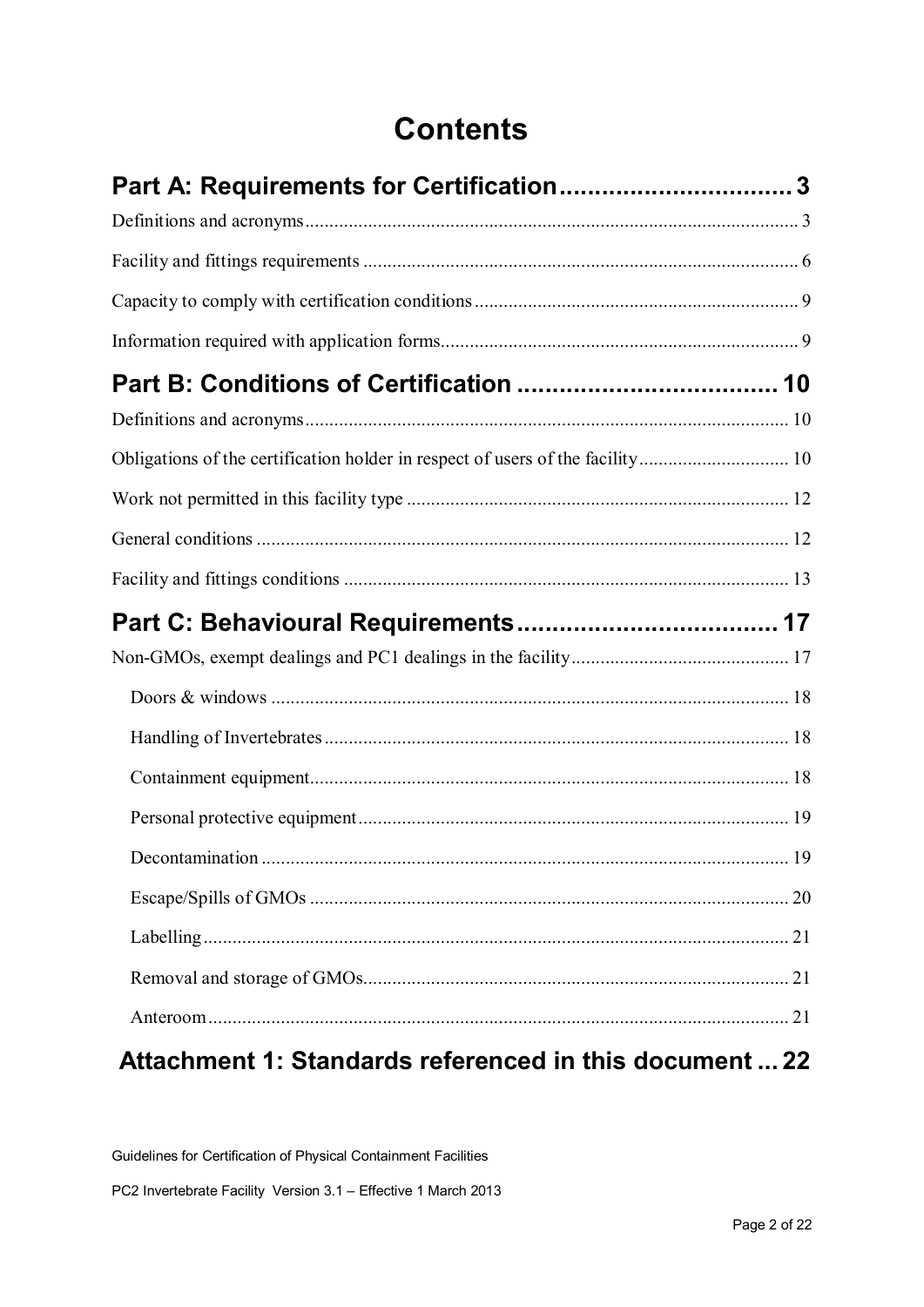**Part A** 

# **Requirements for Certification**

### **Physical Containment Level 2 Invertebrate Facility**

**Version 3.1 – Effective 1 March 2013**

#### CONTAINMENT REQUIREMENTS THAT MUST BE MET IN ORDER FOR A PHYSICAL CONTAINMENT LEVEL 2 (PC2) INVERTEBRATE FACILITY TO BE CERTIFIED BY THE GENE TECHNOLOGY REGULATOR (THE REGULATOR).

Section 90 of the *Gene Technology Act 2000*

These are the requirements for the certification of a PC2 Invertebrate Facility issued under section 90 of the *Gene Technology Act 2000* (the Act) and, as applicable, corresponding State legislation. These requirements apply to applications for certification of PC2 Invertebrate Facilities received on or after the day on which these guidelines take effect.

To be granted certification, a facility must meet each of the requirements for certification of a PC2 Invertebrate Facility, unless the facility receives a written exemption from meeting a particular requirement from the Regulator or a delegate of the Regulator. Additional conditions may also be imposed on the facility by the Regulator or delegate to the Regulator.

### **Definitions and acronyms**

Unless defined otherwise in this document, words and phrases used in this document have the same meaning as in the Act and the Gene Technology Regulations 2001 (the Regulations).

Words in the singular include the plural and words in the plural include the singular.

Where any word or phrase is given a defined meaning, any other part of speech or other grammatical form in respect of that word has a corresponding meaning.

Guidelines for Certification of Physical Containment Facilities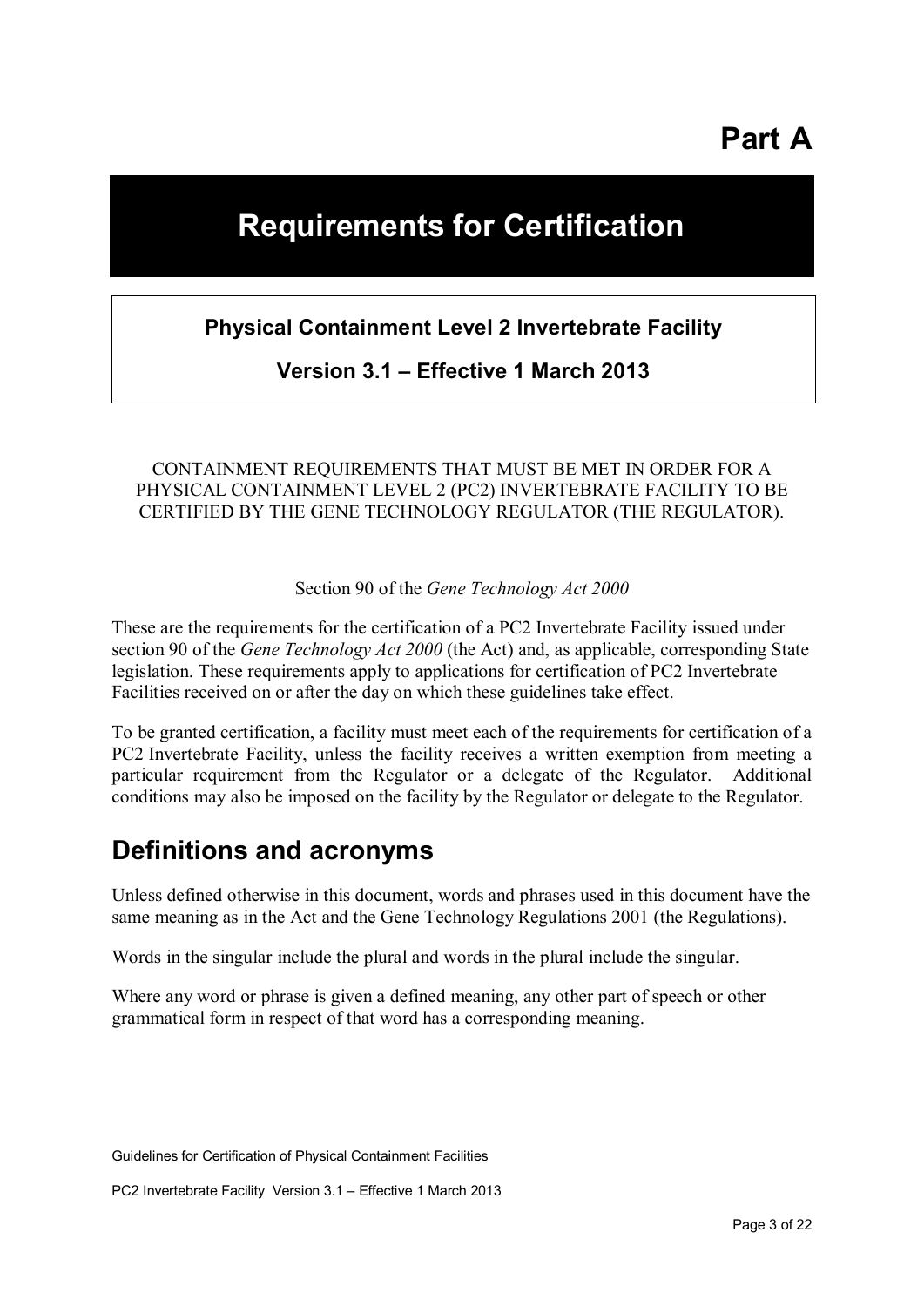| aerosol              | Suspension in air of finely dispersed solids and/or liquids.                                                                                                                |
|----------------------|-----------------------------------------------------------------------------------------------------------------------------------------------------------------------------|
| anteroom             | An area or room between a pair of doors through which access is<br>gained to the work area inside a facility.                                                               |
|                      | The anteroom must not be used for performing any dealings other<br>than transport of GMOs.                                                                                  |
| autoclave            | Pressure steam steriliser.                                                                                                                                                  |
| dealing or deal with | In relation to a GMO, means the following:                                                                                                                                  |
|                      | (a) conduct experiments with the GMO;                                                                                                                                       |
|                      | (b) make, develop, produce or manufacture the GMO;                                                                                                                          |
|                      | (c) breed the GMO;                                                                                                                                                          |
|                      | (d) propagate the $GMO$ ;                                                                                                                                                   |
|                      | (e) use the GMO in the course of manufacture of a thing that is<br>not the GMO;                                                                                             |
|                      | (f) grow, raise or culture the $GMO$ ;                                                                                                                                      |
|                      | $(g)$ import the GMO;                                                                                                                                                       |
|                      | (h) transport the GMO;                                                                                                                                                      |
|                      | $(i)$ dispose of the GMO;                                                                                                                                                   |
|                      | and includes the possession, supply or use of the GMO for the<br>purposes of, or in the course of, a dealing mentioned in any of the<br>paragraphs (a) to $(i)$ .           |
| decontamination      | A physical or chemical process which removes, kills or renders<br>non-viable the GMOs used. In the case of micro-organisms this<br>may not necessarily result in sterility. |

Guidelines for Certification of Physical Containment Facilities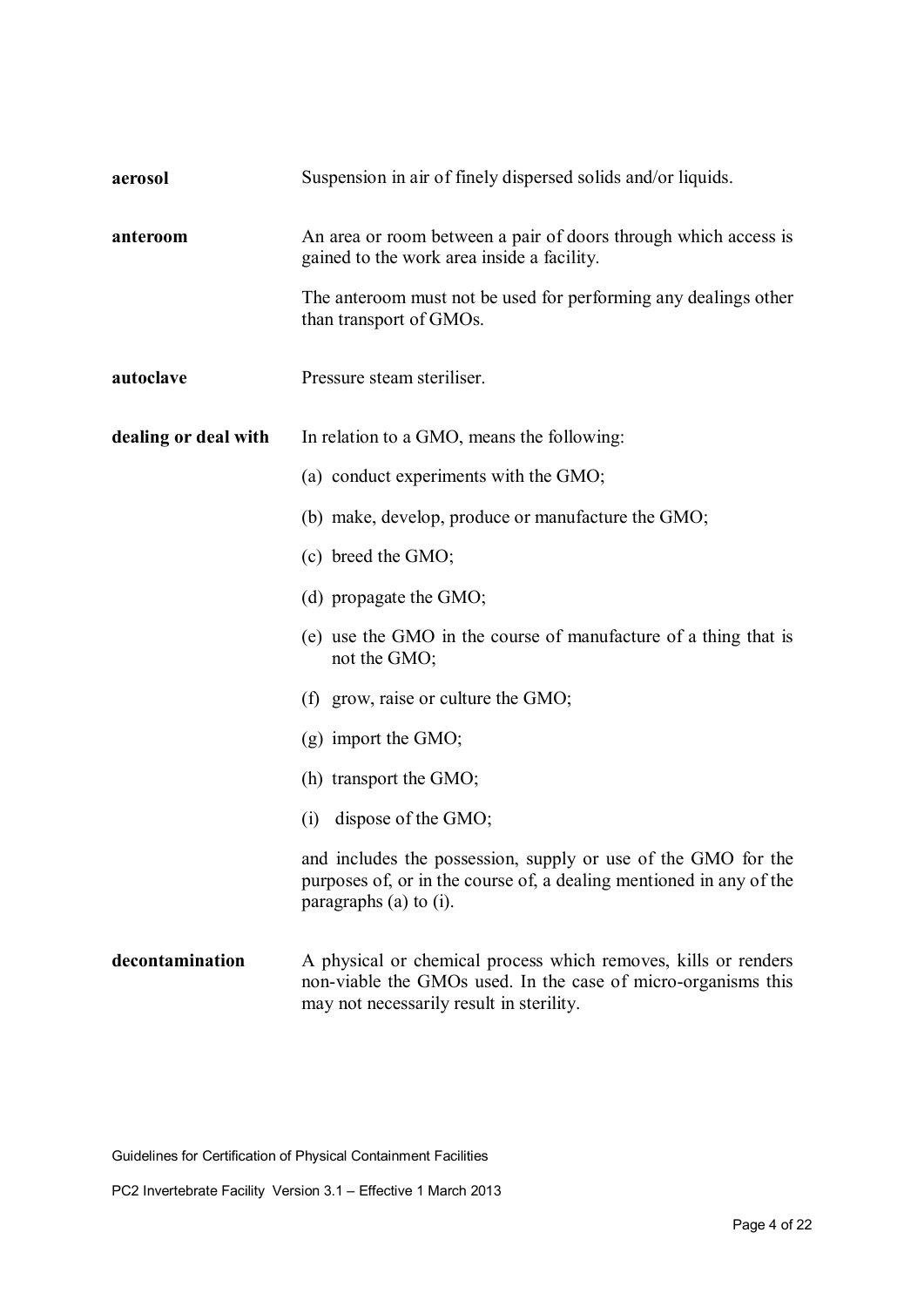| environment                      | Includes:                                                                                                                                                                                                                                   |
|----------------------------------|---------------------------------------------------------------------------------------------------------------------------------------------------------------------------------------------------------------------------------------------|
|                                  | (a) ecosystems and their constituent parts;                                                                                                                                                                                                 |
|                                  | (b) natural and physical resources; and                                                                                                                                                                                                     |
|                                  | (c) the qualities and characteristics of locations, places and areas.                                                                                                                                                                       |
| facility                         | The whole of the space that is to be certified by the Regulator to a<br>specific level of containment.                                                                                                                                      |
| <b>GM</b>                        | Genetically modified.                                                                                                                                                                                                                       |
| <b>GMO</b>                       | Genetically modified organism.                                                                                                                                                                                                              |
| micro-organism                   | An organism too small to be viewed by the unaided eye,<br>including bacteria, fungi, viruses and some<br>multicellular<br>organisms. For the purposes of these guidelines, this definition<br>includes replication defective viral vectors. |
| <b>OGTR</b>                      | Office of the Gene Technology Regulator.                                                                                                                                                                                                    |
| PC2                              | Physical Containment Level 2.                                                                                                                                                                                                               |
| personal protective<br>equipment | Any devices or equipment, including clothing, designed to be<br>worn or held by a person on its own, or part of a system, to<br>protect against exposure to GMOs.                                                                           |
| pest                             | An unwanted organism that could cause cross-contamination<br>within the facility or compromise containment of the GMO.                                                                                                                      |
| primary container                | The container directly surrounding the GMO.                                                                                                                                                                                                 |
| risk group 2<br>organism         | An organism that satisfies the criteria in AS/NZS 2243.3 for<br>classification as Risk Group 2                                                                                                                                              |

Guidelines for Certification of Physical Containment Facilities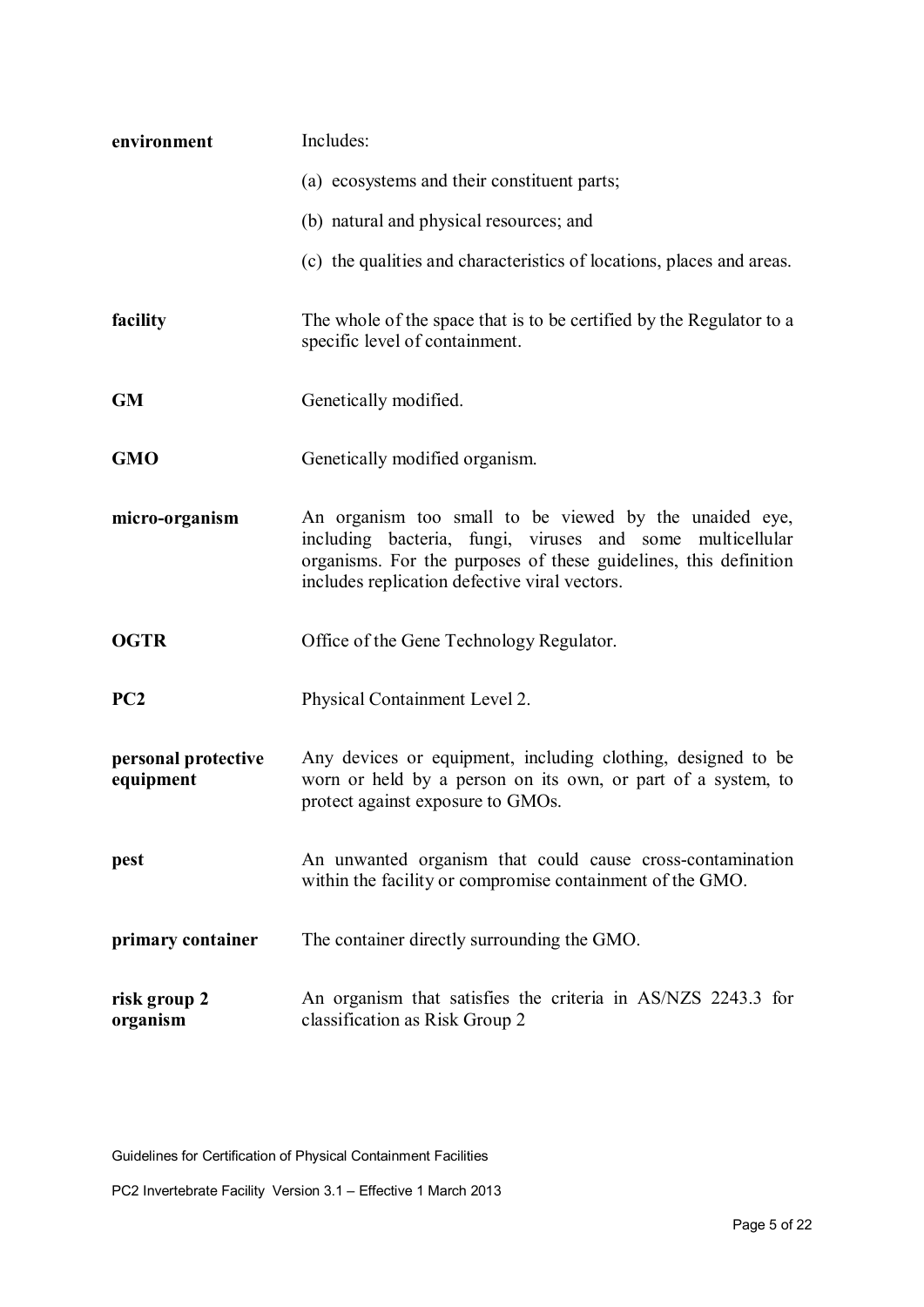| sealed        | Able to contain all GMOs or the reproductive material of GM<br>plants or GM aquatic organisms (including pollen or gametes)<br>being transported or stored, and able to remain closed during all<br>reasonably expected conditions of transport and storage. |
|---------------|--------------------------------------------------------------------------------------------------------------------------------------------------------------------------------------------------------------------------------------------------------------|
| the Regulator | The Gene Technology Regulator.                                                                                                                                                                                                                               |
| viable        | Micro-organisms, cells and cell cultures:                                                                                                                                                                                                                    |
|               | able to survive or multiply even though resuscitation<br>$\bullet$<br>procedures may be required, e.g. when sub-lethally damaged<br>by being frozen, dried, heated, or affected by chemicals,<br>including decontamination agents.                           |
|               | Other organisms, whole or part:                                                                                                                                                                                                                              |
|               | able to live and grow independently of its parent or source<br>$\bullet$<br>organism, or able to reproduce or contribute genetic material<br>to reproduction (e.g. sperm, ova, pollen, seeds, vegetative<br>propagules).                                     |
| work area     | Any area inside a facility that is not performing the function of an<br>anteroom.                                                                                                                                                                            |
|               | Dealings with GMOs other than transport, storage and disposal<br>may only take place in the work area and any dealings with<br>GMOs in the work area are subject to the conditions on the                                                                    |

## **Facility and fittings requirements**

certification instrument.

1. The facility to be certified must be a fully enclosable space bounded by walls, doors, windows, floors and ceilings. The facility doors and windows must be lockable or otherwise able to be secured.

> NOTE: The walls, doors, windows, floors and ceilings form the physical containment barrier of the facility where dealings with GMOs will be conducted. This barrier protects all spaces outside the facility, including internal spaces of buildings in which a certified facility is located, and the environment.

Guidelines for Certification of Physical Containment Facilities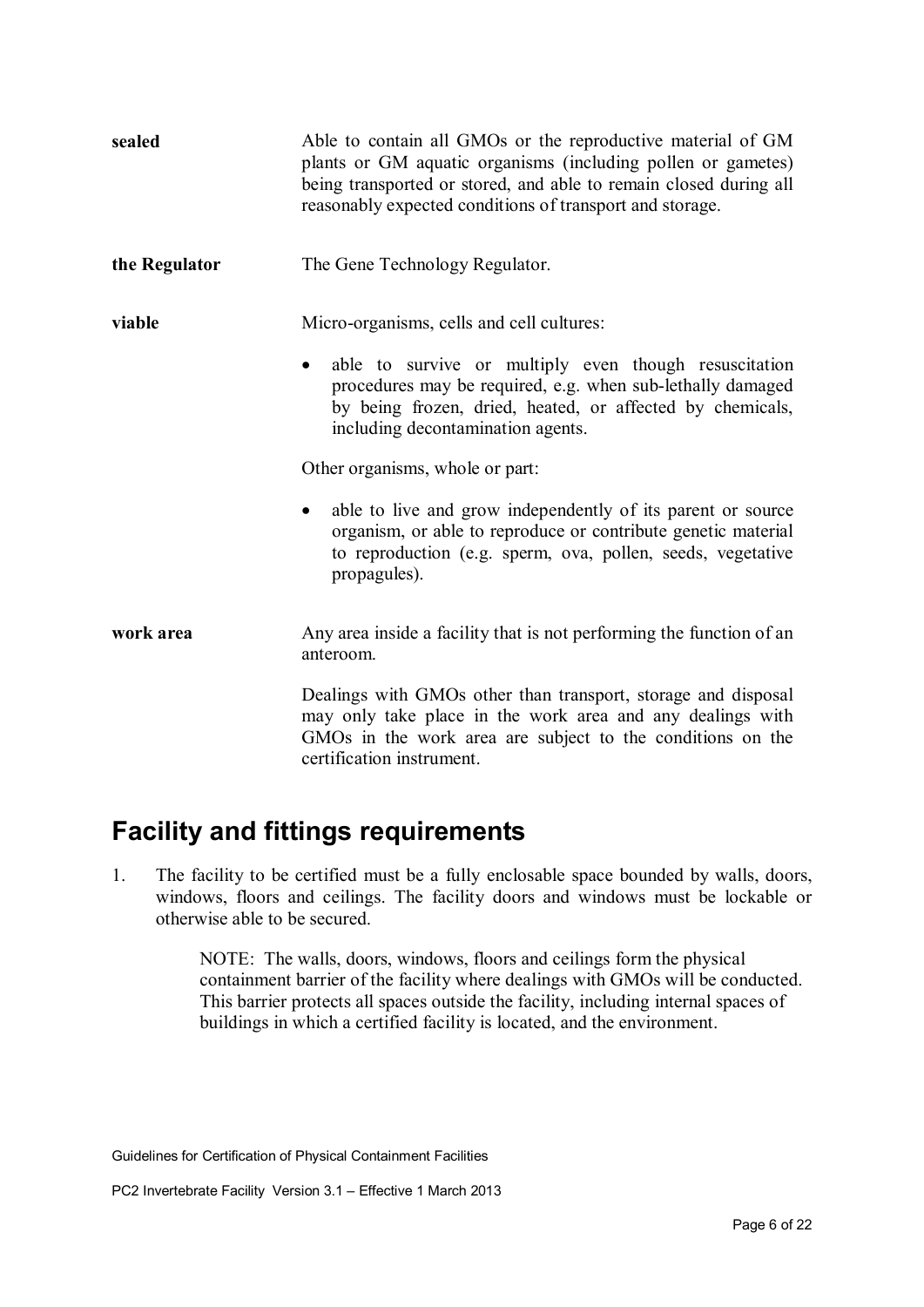- 2. The following surfaces in the facility must be impenetrable to GMOs or must be able to be effectively decontaminated:
	- (a) walls, floors, doors, windows and benches;
	- (b) furniture, including seating; and
	- (c) any other surfaces, where contamination is likely to occur or where decontamination is required.
- 3. Any joints between structural components of the facility must be sealed with a material that cannot be penetrated by the GMO being contained.
- 4. Any openings in the walls, ceiling or roof must be filtered or screened at the facility boundary to prevent the entry or exit of animals, including invertebrates. The filter or screen must be of a material mechanically strong enough to withstand any airflow load, remain undamaged with regular cleaning, and resist corrosion and penetration by animals, including invertebrates.
- 5. The facility must have a dedicated anteroom, except if the facility is only to house *GM Drosophila (Sophophora) melanogaster* that are not infected with GM microorganisms.
- 6. If the only GM work conducted in the facility involves non-infected *Drosophila (Sophophora) melanogaster*, the function of the anteroom may be fulfilled by other rooms or corridors (whether or not certified by the Regulator), provided the doors and windows of these other areas are closed or screened with fine mesh capable of preventing the entry or exit of animals, including invertebrates. Any space serving as the anteroom, must have measures in place to monitor and control escaped *Drosophila (Sophophora) melanogaster.*

NOTE: Measures for monitoring and for controlling invertebrates may include using traps, regular monitoring, and accounting procedures for live and trapped invertebrates and methods for attracting invertebrates away from doors. Procedures should be documented.

- 7. All facility access doors must be self-closing. When shut, the doors must be capable of preventing the escape of the GMOs and invertebrates being contained in the facility (e.g. by the use of seals on all edges of doors).
- 8. If the facility has drainage exits, including hand basins, they must be fitted with barriers (e.g. screens, water traps) suitable for preventing the escape of GMOs and to prevent the movement either in or out of the facility, of animals, including invertebrates, via the drains.
- 9. Open spaces between and under benches, cabinets and equipment in the facility must be accessible for decontamination.

Guidelines for Certification of Physical Containment Facilities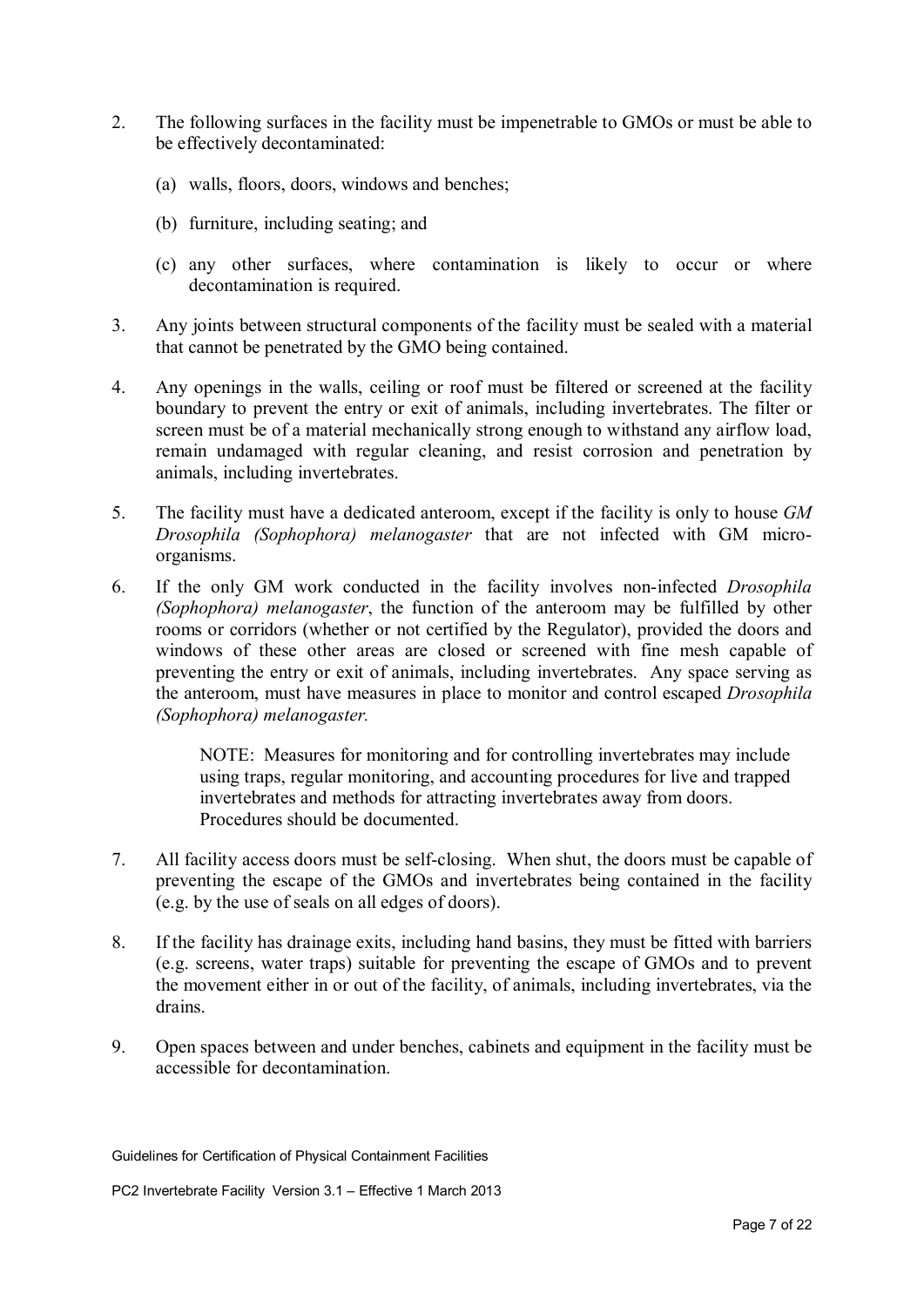NOTE: The requirement for access to open spaces is to allow for easier decontamination of spills and to prevent persistence of GMOs on the floor or harbourage of invertebrates.

10. If any proposed dealings in the facility will involve GM micro-organisms, or there will be hand contact with any stage of the life cycle of GMOs that could persist on the hands, the facility must contain either a dedicated wash-basin fitted with taps of the hands-free operation type or some other means of decontaminating hands.

> NOTE: Decontamination of hands is considered an important means of preventing unintentional release of GMOs and protecting the health of facility personnel. If wash basins are to be used, the provision of hand-operated taps is not acceptable, as they can be a source of contamination.

Alternatives to wash-basins, such as dispensers filled with decontaminant solutions, are considered suitable.

11. If any proposed dealings in the facility are with GMOs that are Risk Group 2 microorganisms, then eyewash equipment (either plumbed eyewash equipment or single-use packs of sterile eye irrigation fluids) must be provided within the facility.

> NOTE: The Regulator does not require the placement of more than one piece of eyewash equipment in the facility.

> Consideration should be given to providing appropriate forms of eye protection.

12. If it is proposed to perform procedures in the facility with GM micro-organisms and the procedures will produce aerosols containing Risk Group 2 GMOs, then the facility must contain a biological safety cabinet, or other equipment specifically approved in writing by the Regulator that is designed to contain aerosols.

Where a Class I or Class II biological safety cabinet is installed, it must be installed in accordance with the requirements of AS 2252.4.

- 13. Where the facility complies with AS/NZS 2243.3 in relation to backflow prevention requirements for water supplied to the facility no backflow prevention assessment is required.
- 14. Where the facility does not comply with AS/NZS 2243.3 an assessment must be undertaken to determine whether backflow prevention on the water supplied to the facility is necessary.

NOTE: Consideration should be given in the assessment to the potential hazards of the GMOs that are proposed to be dealt with in the facility; the presence of cross-connections, devices or systems that may cause contamination of a water supply connected directly or indirectly to any part of a water service; and the likelihood of a backflow event.

Guidelines for Certification of Physical Containment Facilities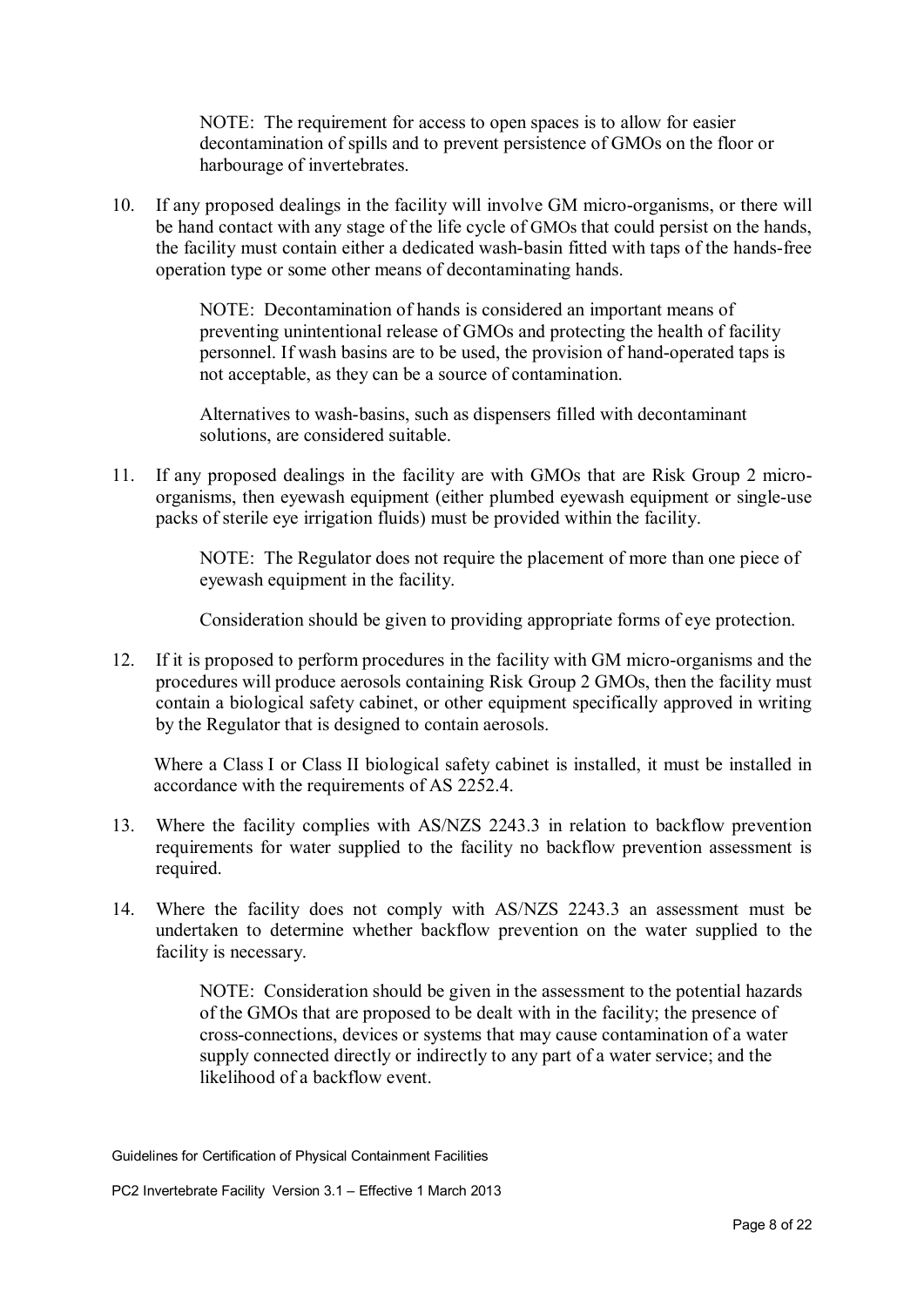If it is determined that backflow prevention is necessary then backflow prevention measures, appropriate for the risks posed by the GMOs proposed to be dealt with in the facility, must be implemented.

Documentation which demonstrates the backflow prevention assessment, and any backflow prevention measures implemented, must be kept and made available to the Regulator if requested.

NOTE: AS/NZS 3500.1 specifies the requirements and methods for the prevention of contamination of potable water within the water service and the water main, and provides for the selection and installation of backflow prevention devices.

- 15. Where personal protective equipment is reused or reusable, designated storage or hanging provisions for personal protective equipment must be available in the facility.
- 16. Strategies must be in place to prevent the entry or exit of animals, including invertebrates to the facility via the anteroom.
- 17. To monitor for the presence of escaped invertebrates, the work area(s) must be fitted with at least one invertebrate trap effective for capturing the GMOs and invertebrates being contained in the facility.

### **Capacity to comply with certification conditions**

18. The applicant must be able to demonstrate a capacity to comply with the conditions of certification that will generally be applied to a certified PC2 Invertebrate Facility. These conditions are found in Part B of this document.

## **Information required with application forms**

19. In addition to identifying the rooms to be certified, the floor plans for the facility submitted with the application must clearly identify rooms or spaces that are lifts, toilets, bathrooms, kitchens, lunch rooms and offices with carpets.

> NOTE: The Regulator would not usually certify the above rooms or spaces as part of the certified facility.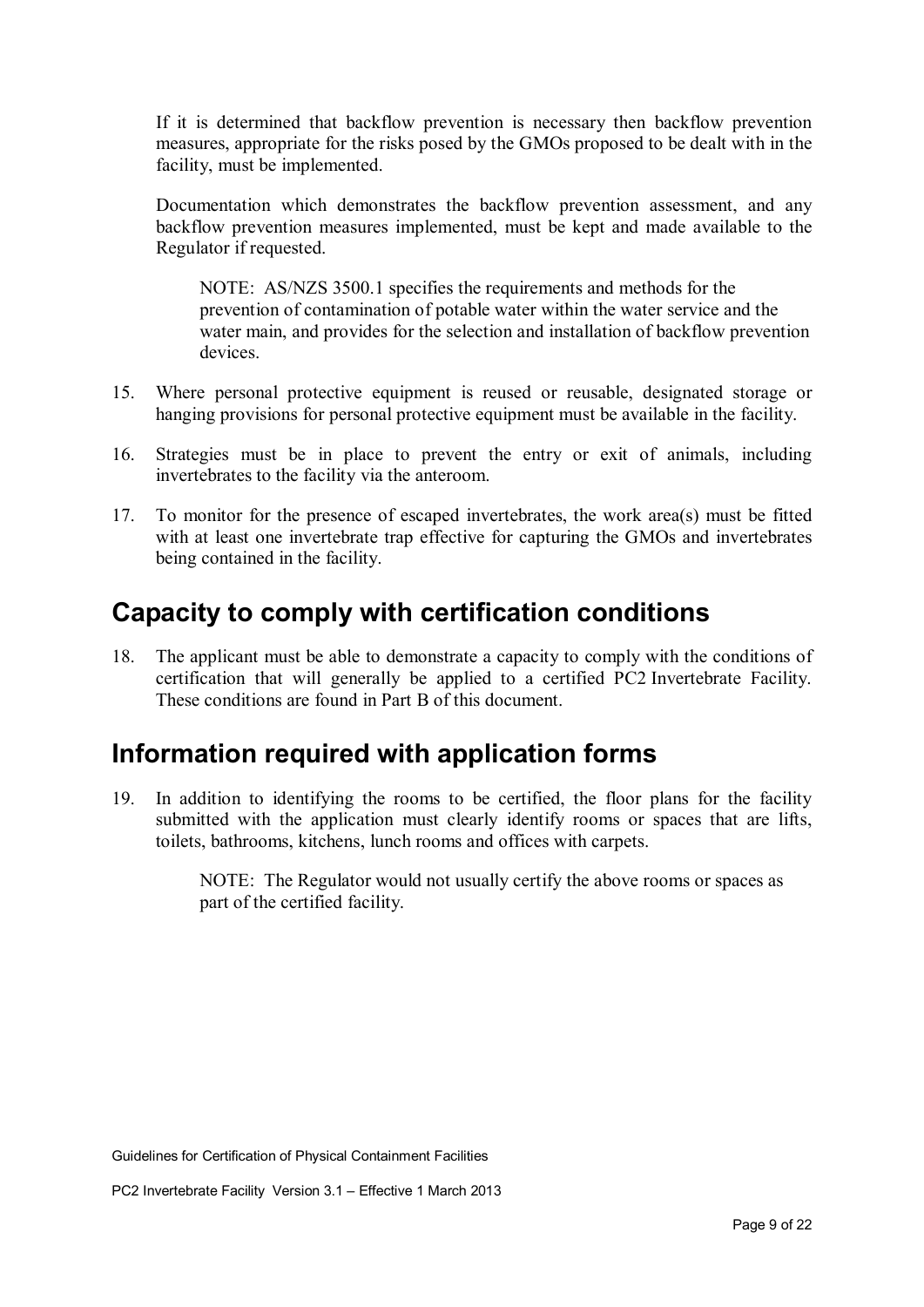# **Conditions of Certification**

### **Physical Containment Level 2 Invertebrate Facility**

### **Version 3.1 – Effective 1 March 2013**

Conditions are imposed on facilities by the Regulator at the time of certification pursuant to section 86 of the *Gene Technology Act 2000* (the Act) and, as applicable, corresponding State legislation. The condition clauses in this section are the ones that can be expected, in most cases, to be included in the certification instrument as the conditions of certification for a Physical Containment Level 2 (PC2) Invertebrate Facility.

Where a specific condition in this document conflicts with a condition of a licence, the Gene Technology Regulations 2001 (the Regulations), or any applicable guidelines issued under Section 27(d) of the Act, then the condition of a licence, the Regulations, or applicable guidelines prevails.

### **Definitions and acronyms**

The definitions and acronyms found in Part A of this document also apply to Parts B and C.

## **Obligations of the certification holder in respect of users of the facility**

- 1. While any dealings with GMOs are being conducted in the facility, the certification holder must ensure that access to the facility is restricted to authorised persons.
- 2. For purposes of condition 1, an authorised person is a person who:
	- (a) intends to undertake dealings, and has been trained in accordance with the Behavioural Requirements listed at Part C of this document;
	- (b) has signed, dated and provided to the certification holder a record of the training referred to in paragraph 2(a) above; and

Guidelines for Certification of Physical Containment Facilities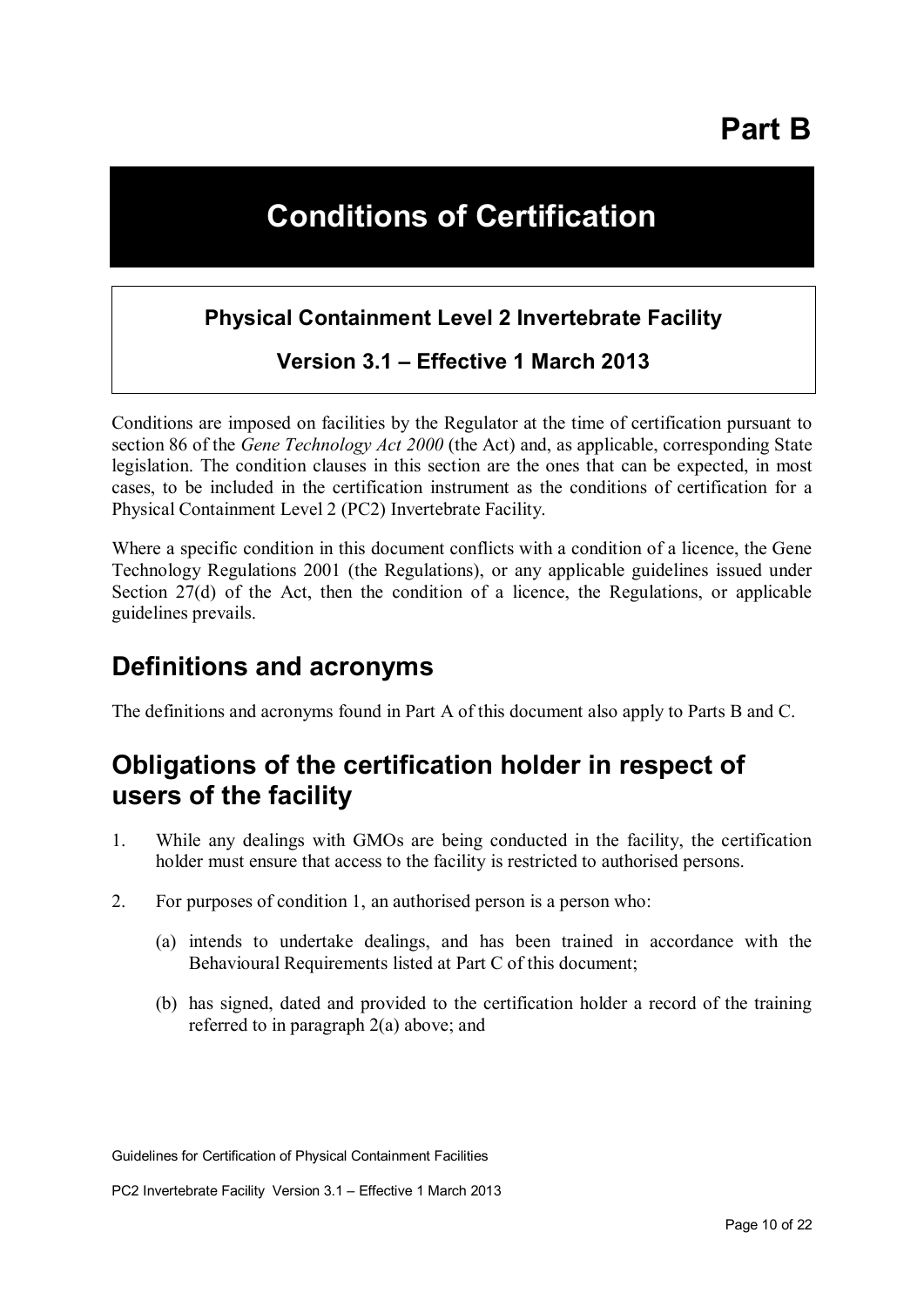- (c) has not been excluded from the facility by the certification holder on the direction of the Regulator; or
- (d) is an individual, or class of person, who does not intend to undertake dealings and has the permission of the certification holder, the facility manager or other representative of the certification holder, to enter the facility.
- 3. If the Regulator requests the certification holder to provide a signed and dated record of the training provided to a particular authorised person, or class of person, the signed and dated record of that training must be available to the Regulator within a time period stipulated by the Regulator.
	- NOTE: These records may be in an electronic format.
- 4. If the Regulator directs the certification holder to exclude a person, or class of person, from entry to the facility on the grounds that the person, or class of person:
	- (a) has behaved, or is behaving, in a manner which has caused, or which may cause, GMOs to escape from the facility; or
	- (b) has behaved, or is behaving, in a manner which has exposed, or exposes, other persons in the facility to a GMO in circumstances where the exposure causes, or is capable of causing, a threat to the health and safety of those other persons;

the certification holder must exclude that person, or class of person, from the facility unless and until otherwise directed by the Regulator.

- 5. If the Regulator directs the certification holder to admit a person, or class of person, to the facility subject to conditions, the certification holder must only admit the person, or class of person, subject to those conditions.
- 6. For the purposes of condition 5, before admitting a person, or class of person, subject to conditions, the certification holder must notify the person(s) of any conditions that apply to them.
- 7. If the Regulator invites the certification holder to make a submission on whether or not a person, or class of person, should:
	- (a) be excluded from entry to the facility; or
	- (b) be admitted to the facility subject to conditions;

the certification holder may make such a submission within a time period stipulated by the Regulator.

8. If the certification holder is not the owner of the facility and does not have the authority to admit and exclude persons from the premises, the certification holder must not allow

Guidelines for Certification of Physical Containment Facilities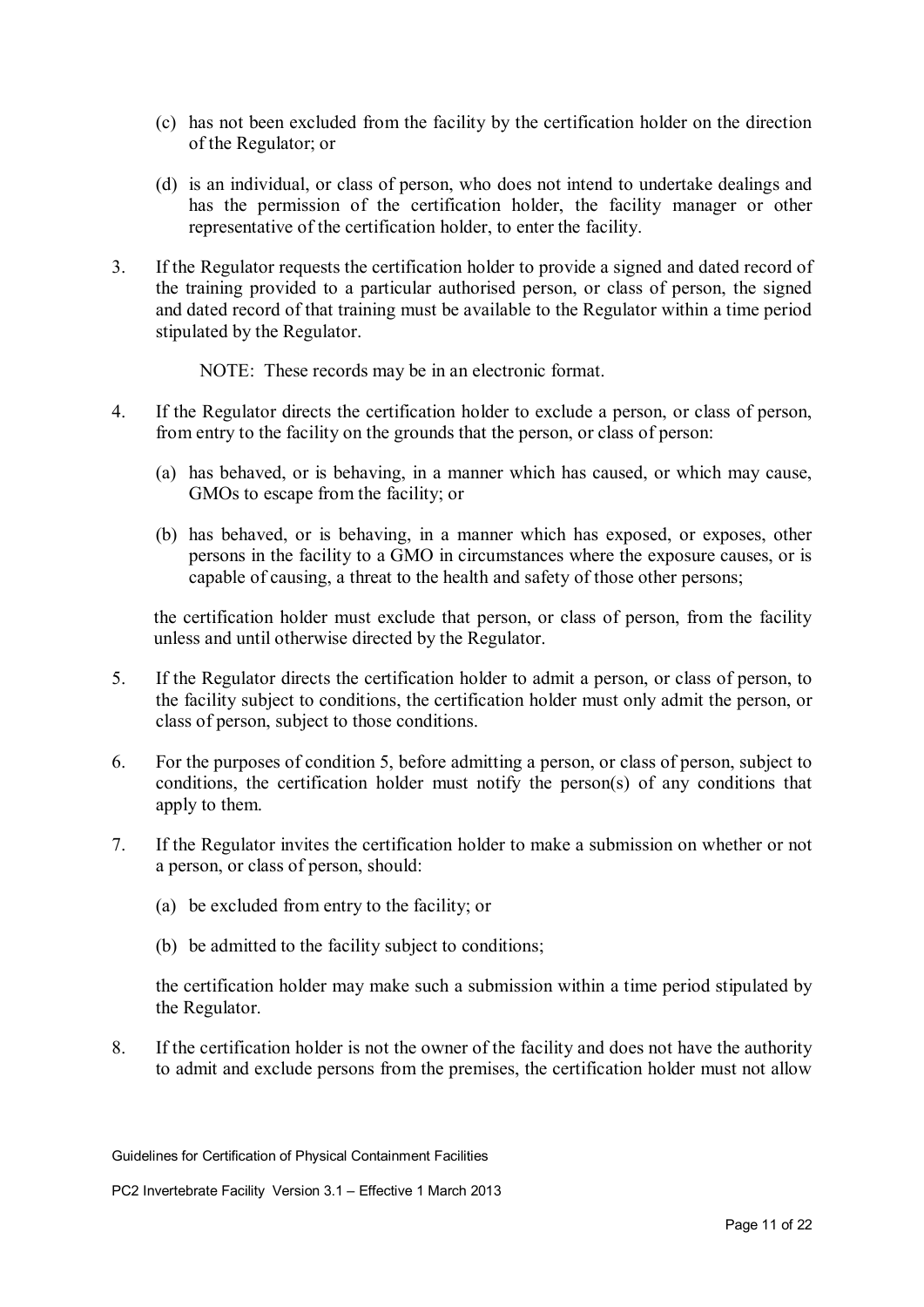dealings in the facility until such authority is obtained in writing from the owner of the facility. If the certification holder does not have the capacity to prevent dealings from occurring, the certification holder must notify the Regulator of this in writing as soon as practicable.

9. The Regulator or a person authorised by the Regulator must, at all reasonable times, be allowed to enter the facility for the purposes of auditing or monitoring the conditions applying to the facility and any dealings being conducted in it.

## **Work not permitted in this facility type**

- 10. Unless otherwise agreed to in writing by the Regulator, the following work must not be conducted in this facility:
	- (a) dealings with any GMO that under the conditions of a licence or legislation requires containment in any physical containment level higher than PC2;
	- (b) the housing/keeping/rearing of any terrestrial vertebrates, or aquatic organisms, for longer than the minimum time required to complete procedures on them;
	- (c) the growing of any plants unless they are integral as part of a dealing with GM invertebrates or invertebrates containing GMOs;
	- (d) dealings with GM invertebrates, or non GM invertebrates containing GM microorganisms, where part of the life cycle is in water and where the volume in a single container is greater than 25 litres;
	- (e) cultures of GMOs where the volume in a single container is greater than 25 litres; or
	- (f) any other work prohibited in writing by the Regulator.

## **General conditions**

- 11. If the certification holder is not the owner of the facility, fittings and/or containment equipment and does not have the authority to maintain the facility, fittings and/or containment equipment, the certification holder must notify the Regulator in writing if the owner of the facility, fittings and/or containment equipment is incapable of carrying out, or refuses to carry out, or otherwise does not carry out, any maintenance required in order for the certification holder to continue to comply with the conditions of certification.
- 12. The facility must be inspected at least once every 12 months by a person who has acquired through training, qualifications or experience, or a combination of these, the knowledge and skills enabling that person to assess the facility's compliance with the

Guidelines for Certification of Physical Containment Facilities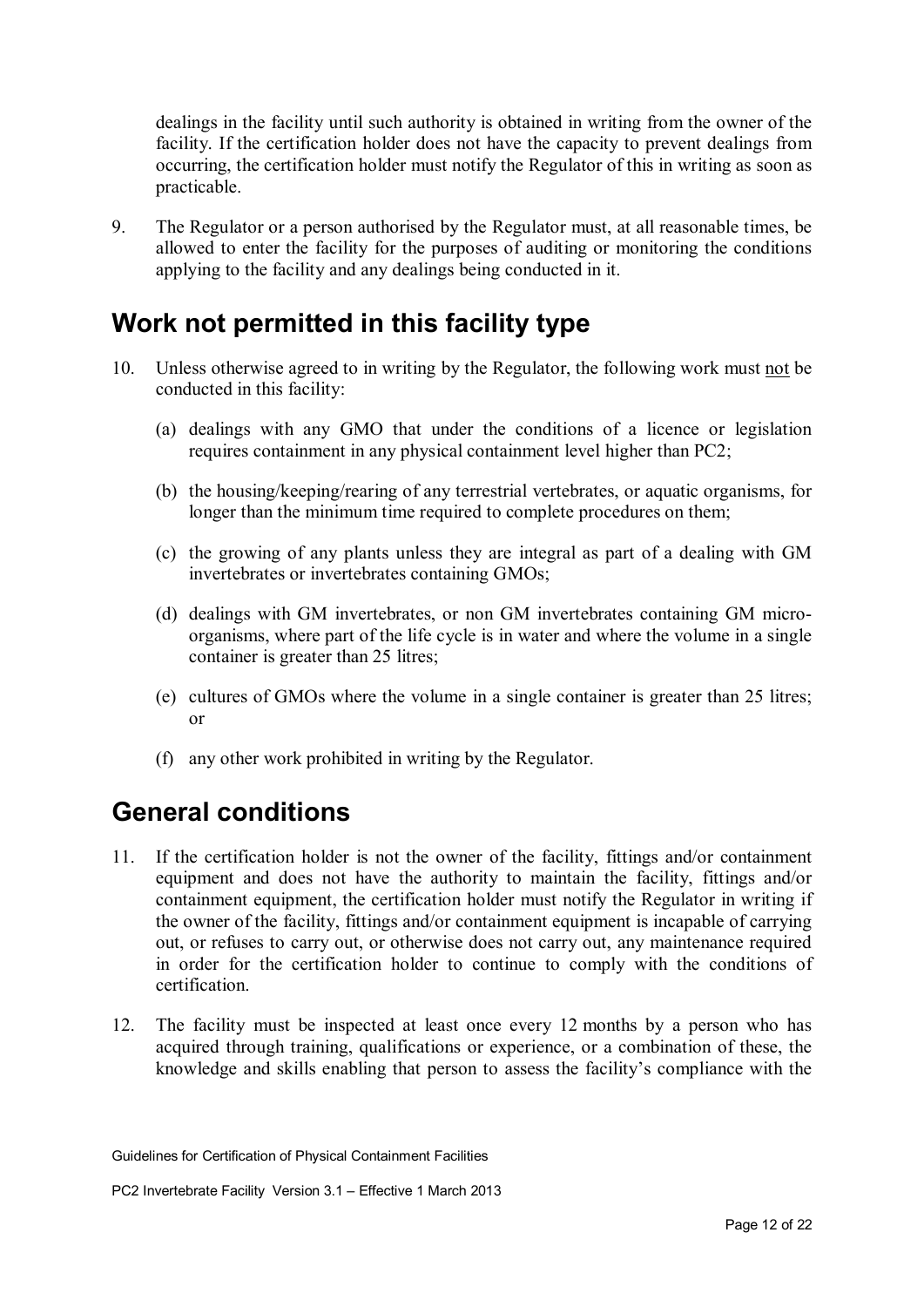conditions listed under the 'General conditions' and 'Facility and fittings conditions'. An inspection report which records the extent of compliance with those conditions must be made. A copy of the last three years' inspection reports must be kept and made available to the Regulator if requested.

NOTE: A checklist which may be used for annual inspections of PC2 Invertebrate Facilities is available on the OGTR web site <www.ogtr.gov.au> but its use is not mandatory. Annual inspection reports should not be sent to the Regulator unless requested.

- 13. Each access door to the facility must be labelled with the following signs:
	- (a) a current PC2 sign, as supplied by the OGTR; and
	- (b) a biohazard symbol, if any dealings being undertaken in the facility involve GM micro-organisms, including viral vectors where the parent organism satisfies the criteria for classification as a Risk Group 2 organism under AS/NZS 2243.3.

The signs must be placed on or next to each access door (except for emergency exits) to the facility so that persons entering the facility are able to clearly see they are entering a certified PC2 facility.

Signs may be attached onto removable fixtures, such as backing boards or plastic frames, which must be secured to the door or wall and must not be transferred to any other location.

- 14. A supply of decontamination agents effective against the GMOs being dealt with in the facility must be available in the facility for decontamination purposes. All containers of decontamination agents, including any solutions for decontaminating hands, must be labelled with the contents and the expiry date (if applicable). Decontamination agents must not be used after the expiry date.
- 15. A strategy to control pests and any invertebrates which have escaped from a primary container must be implemented and maintained in the facility. Where GMOs in the facility have the potential to be disseminated via animals, including invertebrates, there must be strategies in place to prevent the entry or exit of animals including invertebrates via the anteroom.

## **Facility and fittings conditions**

16. The certification holder must ensure that the physical attributes of the facility and fittings are maintained so that the 'Facility and fittings requirements' listed in Part A of this document continue to be met.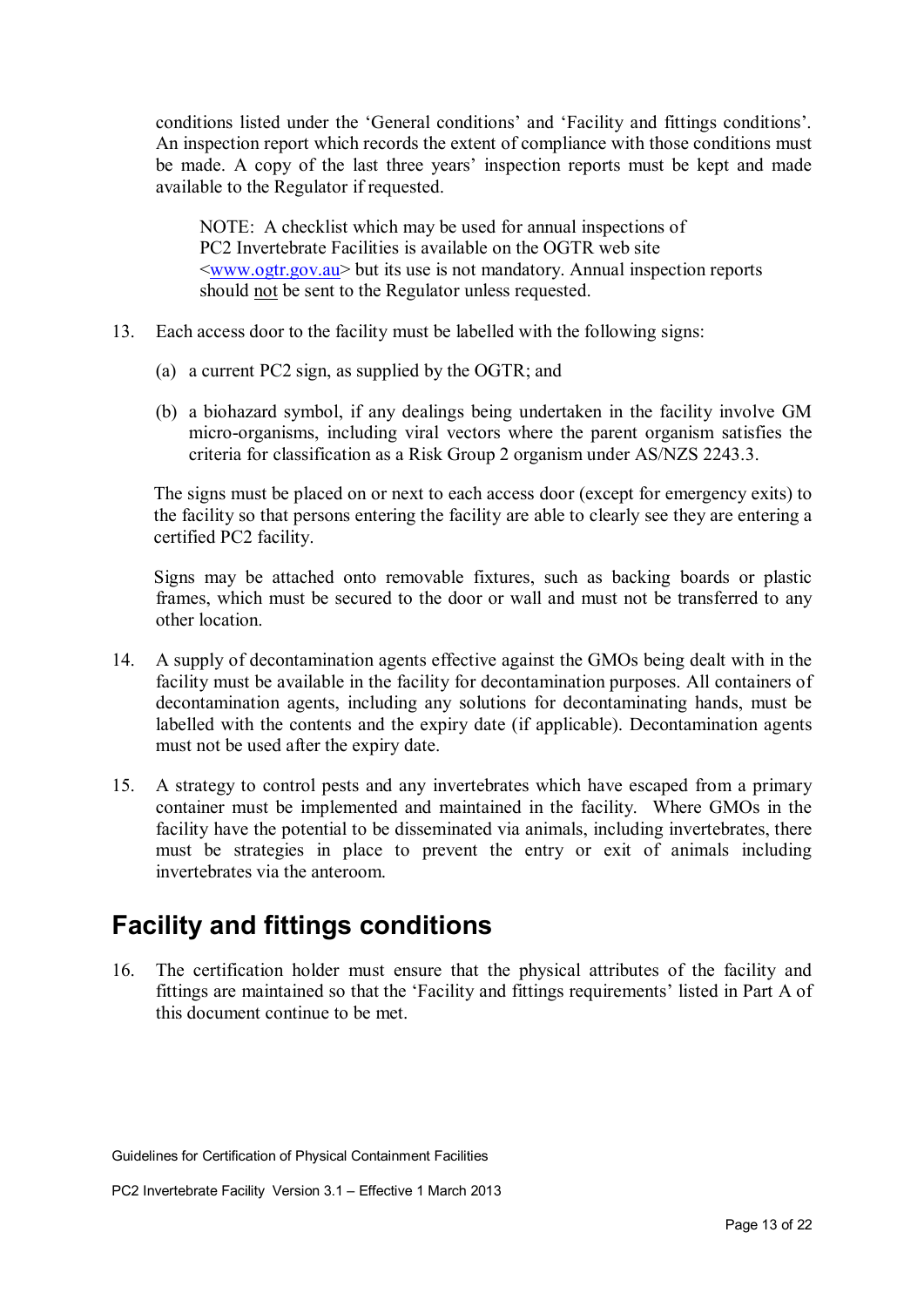- 17. Prior to any structural changes that will affect the containment of GMOs in the facility, the applicant must either:
	- (a) request a suspension of the certification, in writing, from the Regulator; or
	- (b) request a variation to the area of certification in writing, from the Regulator, to allow dealings to continue in a part of the facility unaffected by the structural changes.

NOTE: For example, it may be possible to apply for a variation to temporarily partition the facility to provide containment for GMOs at one end while the other end is being modified. Once the work is complete another variation would be required to re-instate the area removed from the certification.

- 18. Before a suspension of the certification can be lifted, the facility must be inspected by a person who has acquired through training, qualifications or experience, or a combination of these, the knowledge and skills enabling that person to assess the facility's compliance with the conditions listed under 'General conditions' and 'Facility and fittings conditions' to ensure that the facility meets the conditions of certification. Dealings with GMOs must not recommence in a facility which has its certification suspended until the Regulator has lifted the suspension by notice in writing. Storage of GMOs in a suspended facility must be in accordance with the requirements listed in the Regulator's *Guidelines for the Transport, Storage and Disposal of GMOs* as in force from time to time.
- 19. Where any Class I or Class II biological safety cabinet is installed and used for procedures with GMOs, it must be inspected and tested in accordance with the performance requirements of Section 5.2 *Critical for cabinet function* of AS 2252.1 and Section 5.2 *Critical performance tests for cabinet function* of AS 2252.2, respectively. This testing is required at least every 12 months and additionally after relocation of a cabinet, after mechanical or electrical maintenance and after high efficiency particulate air (HEPA) filters are replaced. The inspection and testing of cabinets must be carried out by a qualified person.
- 20. The certificate summarising the test results and the date of the next test, must be affixed to the cabinet.
- 21. Where testing has shown that the performance requirements for inward air velocity or HEPA filter integrity (Class I), or air barrier containment or exhaust HEPA filter integrity (Class II) are not met and the defect has not been corrected, the cabinet must be clearly marked to show that it is defective and must not be used for procedures that produce aerosols containing GMOs.

Guidelines for Certification of Physical Containment Facilities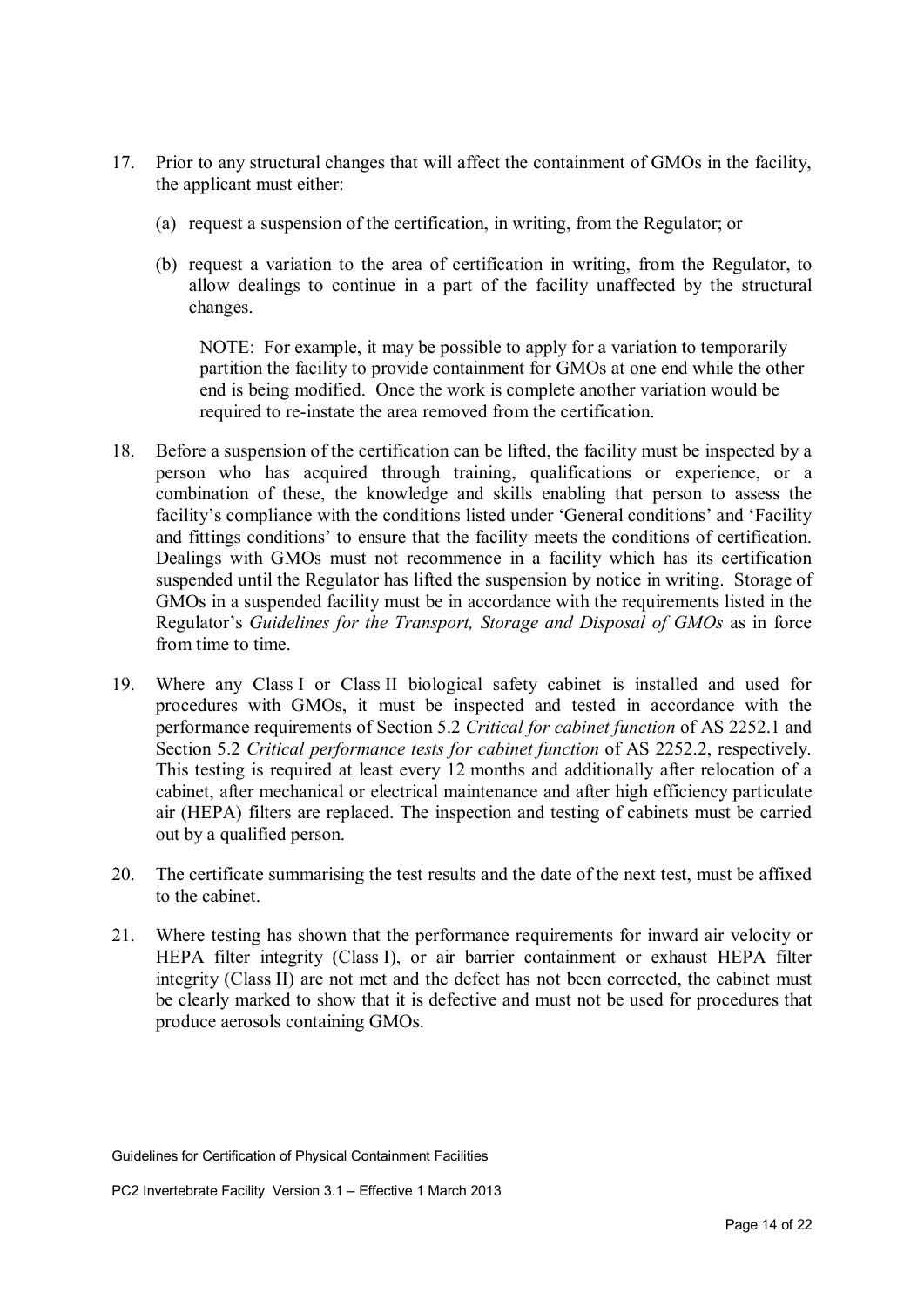- 22. Where the certification holder is the owner, or the entity with control of, any autoclave, or any other heat-based equipment used in decontaminating GMOs, that autoclave or other heat-based equipment must be:
	- (a) monitored monthly, for effectiveness, and
	- (b) calibrated annually,

and the results of the monitoring and calibration must be documented, in accordance with Decontamination Methods specified in the Regulator's *Guidelines for the Transport, Storage and Disposal of GMOs* as in force from time to time.

NOTE: Details on periodical monitoring and annual calibration of decontamination equipment are specified in the Regulator's *Guidelines for the Transport, Storage and Disposal of GMOs* as in force from time to time.

23. Where the certification holder is the owner, or the entity with control of, any autoclave, or other heat-based equipment to be used for the decontamination of GMOs, the certification holder must ensure that a person intending to use that autoclave or other heat-based equipment is able to ascertain whether that autoclave or heat-based equipment has been monitored for effectiveness, calibrated and otherwise maintained in the manner required by the Decontamination Methods contained in the Regulator's *Guidelines for the Transport, Storage and Disposal of GMOs* as in force from time to time.

> NOTE: Compliance with the above requirement may be achieved by placing a notice on the autoclave, or other heat-based equipment, containing dates and results of calibration and monitoring. Details on periodical monitoring and annual calibration of decontamination equipment are specified in the Regulator's *Guidelines for the Transport, Storage and Disposal of GMOs as in force from* time to time.

- 24. If any decontamination equipment is found to be defective and the defect has not been corrected, the equipment must be clearly marked to show that it is defective and must not be used for decontaminating GMOs, waste or equipment associated with dealings with GMOs until the defect has been corrected. Defective decontamination equipment must be decontaminated prior to maintenance or repair.
- 25. Any backflow prevention measures in place either at the time of certification or installed at a later time must be maintained until a change in the measures is indicated by a review of the backflow prevention assessment.
- 26. Where the facility does not comply with AS/NZS 2243.3 in relation to backflow prevention requirements for water supplied to the facility, and no backflow prevention assessment has been conducted previously, an assessment must be undertaken to

Guidelines for Certification of Physical Containment Facilities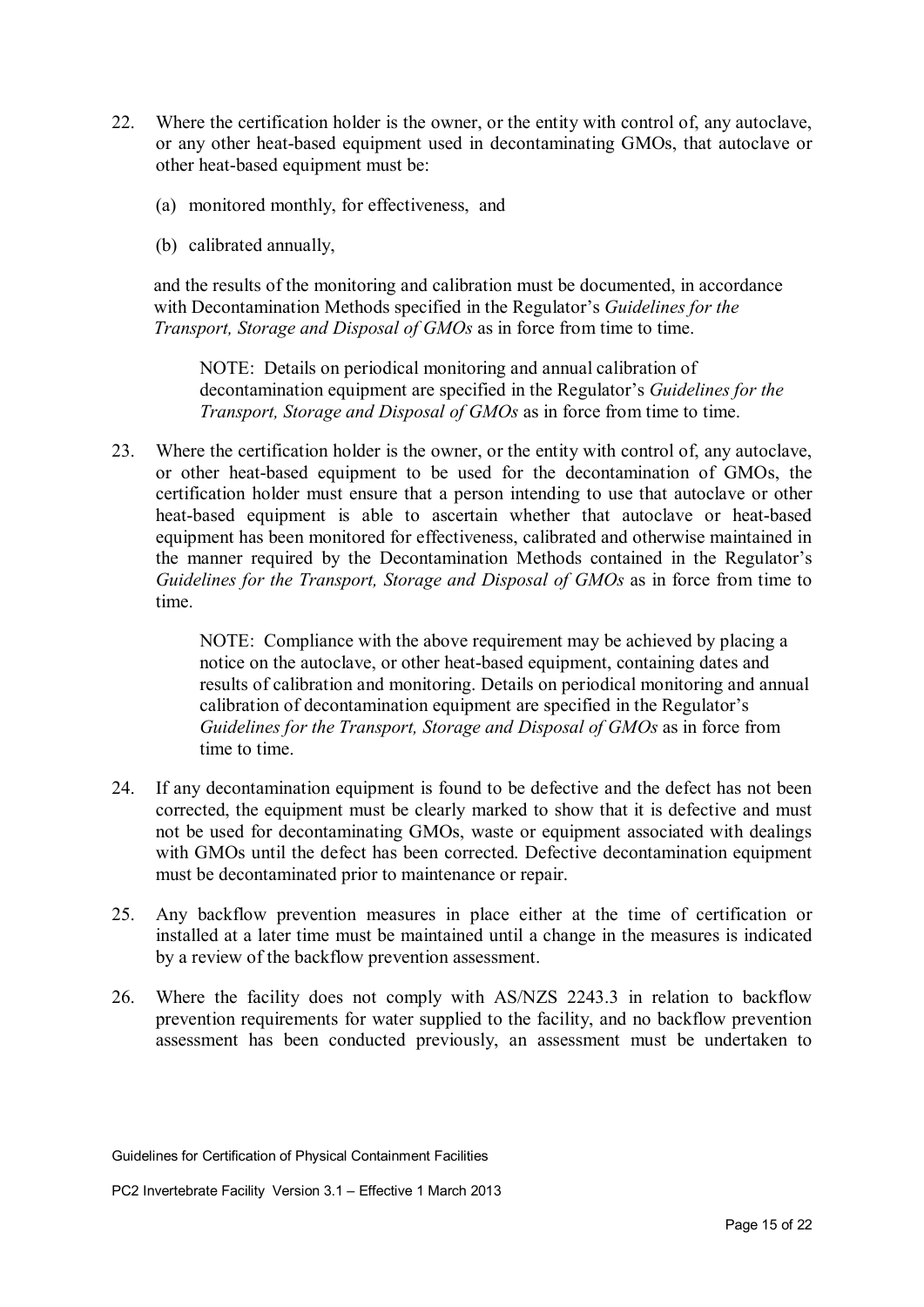determine whether backflow prevention on the water supplied to the facility is necessary considering the GMOs that are being dealt with in the facility.

- 27. Where there is an existing assessment on the need for backflow prevention, it must be reviewed when:
	- (a) any new cross-connection, device or system that may cause contamination of a water supply is connected directly or indirectly to any part of the water service to the facility; or
	- (b) connections were made prior to certification and were assessed as not requiring backflow prevention measures, but a new GMO is to be dealt with in the facility that presents different risks from the GMOs assessed at the time of certification.
- 28. If it is determined by review, that backflow prevention is necessary, then backflow prevention measures appropriate for the risks posed by the GMOs proposed to be dealt with in the facility must be implemented.

NOTE: AS/NZS 3500.1 specifies the requirements and methods for the prevention of contamination of potable water within the water service and the water main, and provides for the selection and installation of backflow prevention devices.

- 29. The current backflow prevention risk assessment and, if required, details of the backflow prevention measures implemented, must be kept and made available to the Regulator if requested.
- 30. If the water supplied to the facility is fitted with any testable water supply backflow prevention devices, these devices must pass a test every 12 months. These tests must be conducted in accordance with AS 2845.3 by a licensed plumber accredited to test backflow prevention devices. Any failures must be rectified and the device re-tested until compliance is achieved. Documentation of the last three years' test results must be kept and made available to the Regulator if requested.
- 31. If the backflow prevention device is found to be defective and the defect has not been corrected, any equipment attached to the water supply must be clearly marked to show that it must not be used when attached to the water supply system until the defect has been corrected.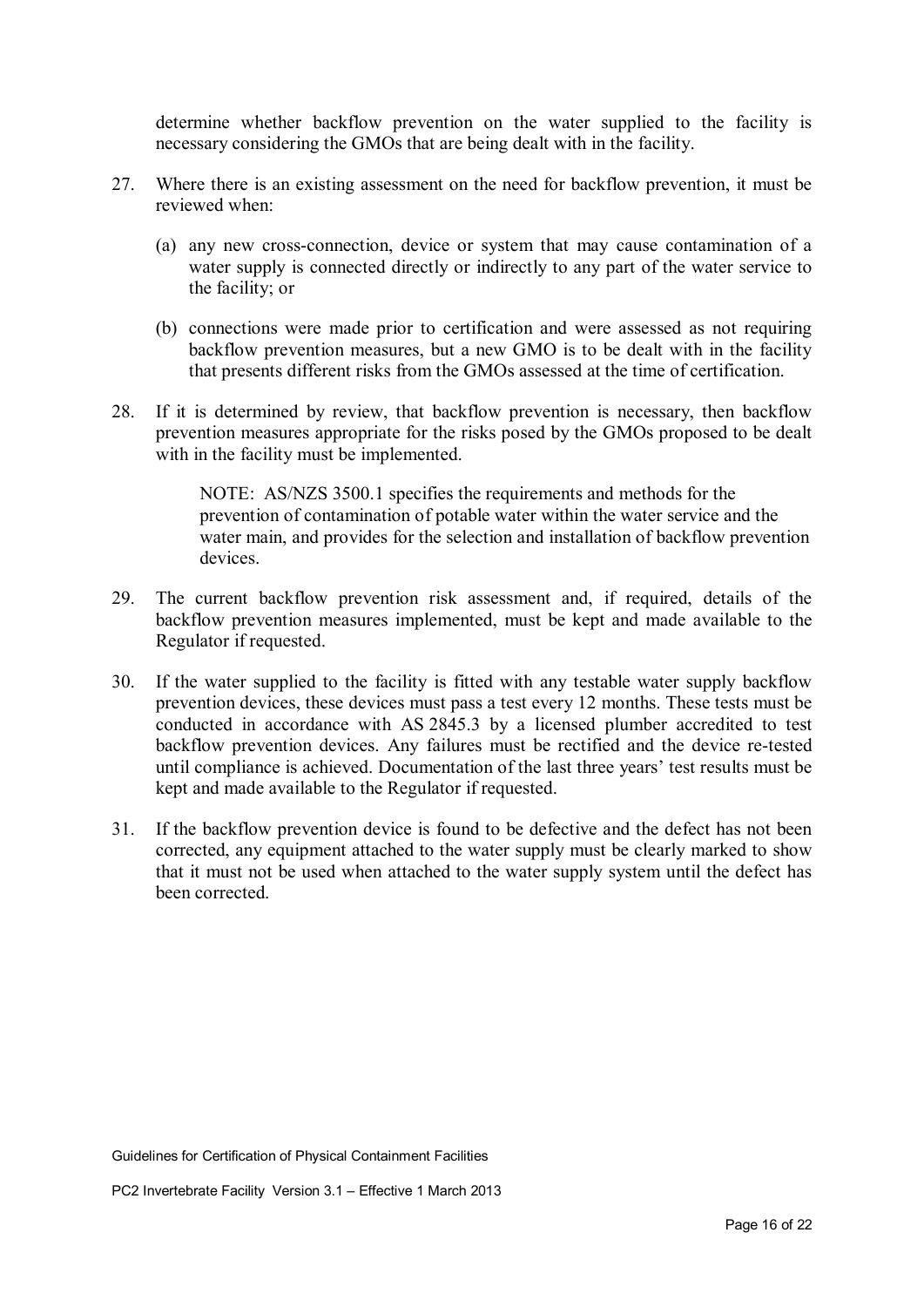# **Part C**

# **Behavioural Requirements**

### **Physical Containment Level 2 Invertebrate Facility**

**Version 3.1 – Effective 1 March 2013** 

1. Persons undertaking dealings in the facility with GMOs requiring PC2 containment must comply with these Behavioural Requirements.

### **Non-GMOs, exempt dealings and PC1 dealings in the facility**

- 2. Persons undertaking work in the facility on non-GMOs, exempt dealings or dealings which may be undertaken in a PC1 facility must comply with these Behavioural Requirements unless:
	- (a) procedures are implemented to ensure that non-GMOs, exempt dealings or dealings which may be undertaken in a PC1 facility, are not cross-contaminated with GMO dealings requiring containment in a PC2 facility;
	- (b) the above procedures are documented; and
	- (c) the primary and any secondary container used to transport any organism out of the facility must be free of contamination with GMOs prior to being transported out of the facility.

Dealings which may be undertaken in a PC1 facility, and where subclauses (a) to (c) above are met, may be conducted in accordance with the Behavioural Requirements in this document or the *Guidelines for Certification of a Physical Containment Level 1 Facility.*

NOTE: Means of preventing cross-contamination could include physical separation of the work, or separation by working at different times and ensuring any contaminated surfaces are decontaminated prior to working with a different organism.

Guidelines for Certification of Physical Containment Facilities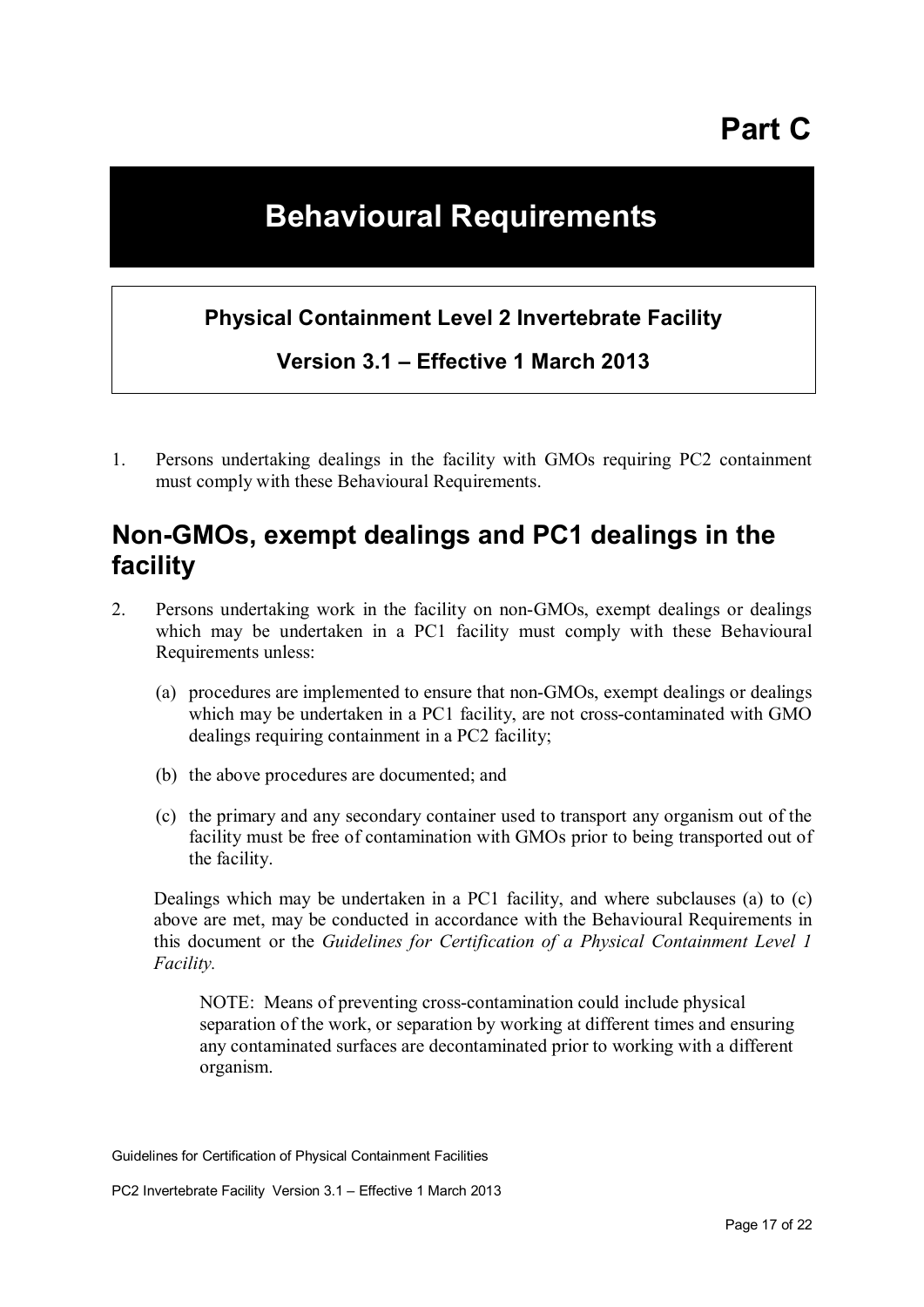#### **Doors & windows**

- 3. If the facility has an anteroom, entry to and exit from the facility must be through the anteroom.
- 4. Dedicated "Emergency Only" exits must not be used to enter or exit the facility except in an emergency.
- 5. Except during the entry and exit of personnel, supplies and/or equipment, doors of the facility must be closed while procedures with GMOs are being conducted. Entrance doors into the facility must remain locked, or the facility must be otherwise secured, when facility personnel are not in attendance.
- 6. Any windows must remain closed and locked, or otherwise secured, while procedures with GMOs are being conducted or when facility personnel are not in attendance.

#### **Handling of Invertebrates**

- 7. Handling of the GM invertebrates or invertebrates containing GMOs, and any experimental procedures conducted on the invertebrates, must be carried out in a way that minimises the chance of escape of the invertebrates and exposure of people to GMOs.
- 8. When not being handled, the GM invertebrates or invertebrates containing GMOs must be kept in containers or cages designed to prevent the escape of the invertebrates and contain any micro-organisms being contained.

NOTE: The physical boundaries of the facility alone are not sufficient for containment.

#### **Containment equipment**

9. If any proposed dealings in the facility with GM micro-organisms will produce aerosols containing Risk Group 2 GM micro-organisms, then these dealings must be performed in either a biological safety cabinet or other equipment specifically approved in writing by the Regulator that is designed to contain aerosols.

> NOTE: Procedures with GM micro-organisms such as centrifuging and vortexing in sealed tubes does not need to be performed in a biological safety cabinet, provided that the tubes are only opened in a biological safety cabinet.

10. Where any Class I or Class II biological safety cabinet is installed and used for procedures with GMOs, it must be used and decontaminated in accordance with the requirements of AS 2252.4.

Guidelines for Certification of Physical Containment Facilities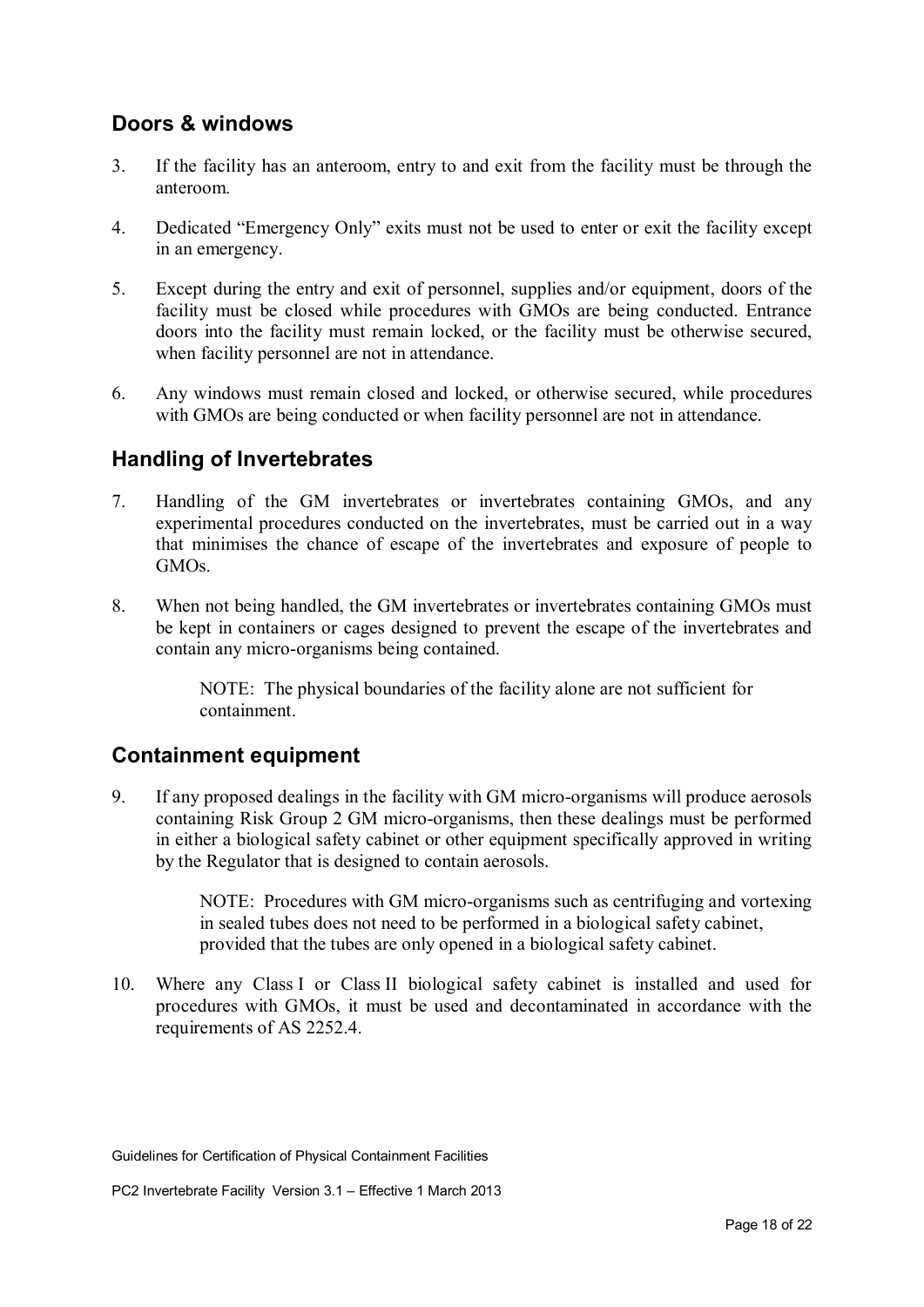### **Personal protective equipment**

- 11. The following personal protective equipment must be worn by personnel undertaking dealings involving GM micro-organisms in the facility:
	- (a) protective clothing to afford protection to the arms and front part of the body; and

NOTE: A rear-fastening gown is preferable.

(b) disposable gloves, when dealing with GM viral vectors or GMOs which fit into the classification of Risk Group 2 organism, as described in AS/NZS 2243.3.

NOTE: Consideration should be given to the wearing of appropriate forms of eye protection.

- 12. Personnel must check their clothing, hair and exposed skin for any invertebrates and, if present, the invertebrates must be removed before exiting from the facility.
- 13. If the work in the facility involves GM micro-organisms, or there is contact with GMOs that could persist on the clothing or equipment, then personal protective equipment must be removed before leaving the facility and disposed of or stored in designated storage or hanging provisions.
- 14. Personal protective equipment, with the exception of gloves, maybe worn if moving directly to another containment facility, certified to at least PC2 by the Regulator, that is directly connected to the facility or is connected by a corridor, stairs or other space that is not a public thoroughfare and in which there is negligible risk of the release of the GMOs or of cross-contamination should other personnel be encountered or contacted in the corridor.

#### **Decontamination**

- 15. Decontamination must be undertaken in accordance with Section 3.1 of the Regulator's *Guidelines for the Transport, Storage and Disposal of GMOs* as in force from time to time unless otherwise approved in writing by the Regulator.
- 16. All decontamination procedures conducted inside the facility must be carried out by trained personnel.
- 17. GM invertebrates, invertebrates containing GMOs or any waste containing GMOs must be decontaminated prior to disposal if the method of disposal is not also the method of decontamination.

NOTE: Where appropriate, visual inspection of the container(s) may be used to confirm whether decontamination is necessary (e.g. in the case of macroscopic GMOs which are visible to the naked eye).

Guidelines for Certification of Physical Containment Facilities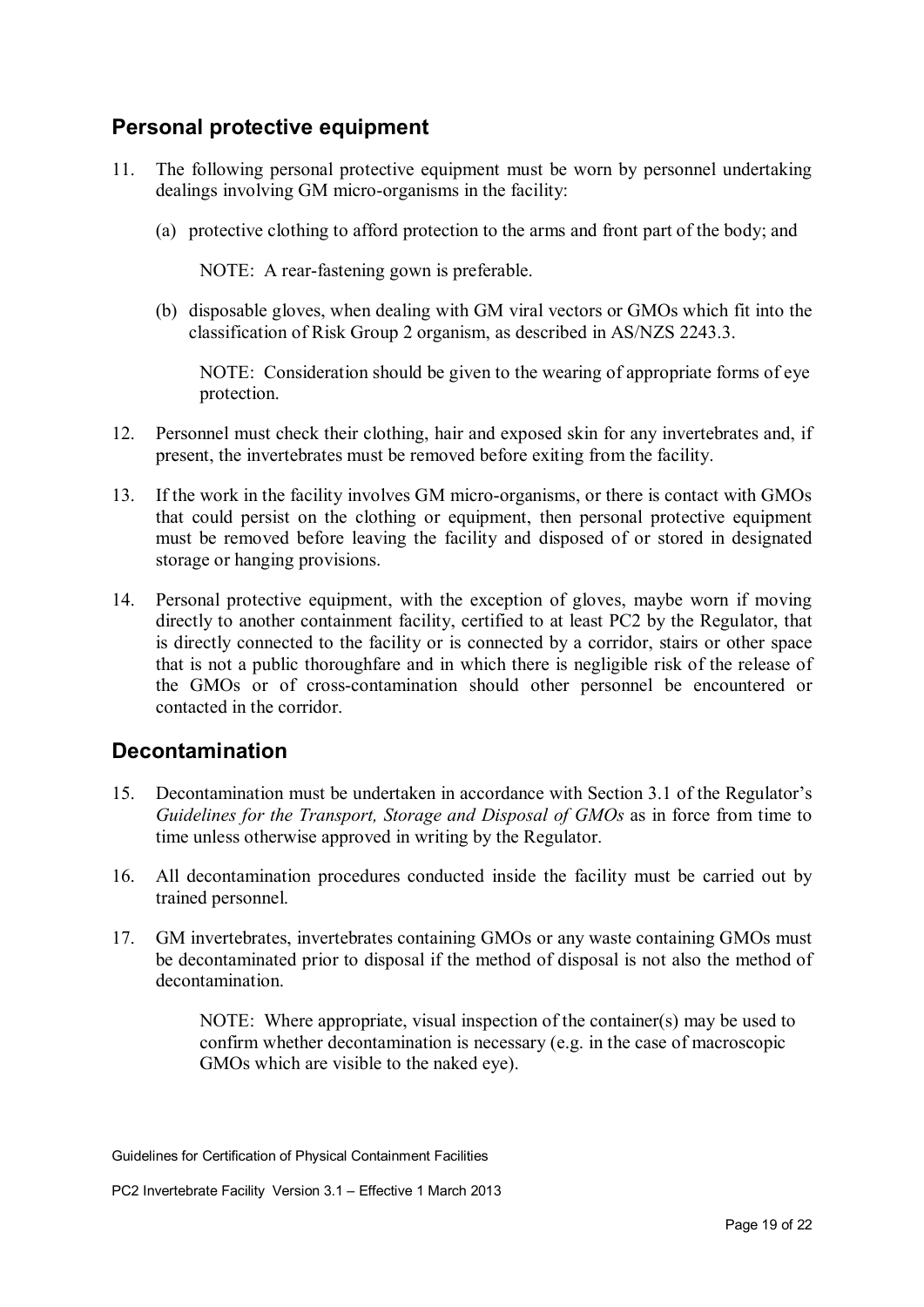- 18. Work benches and surfaces where procedures involving GM micro-organisms, or any stage of the life cycle of GMOs that could persist on facility surfaces, have taken place must be decontaminated when the dealings are completed. Equipment directly used in procedures involving GMOs and equipment suspected to be contaminated must be decontaminated when the dealings are completed.
- 19. Equipment contaminated with or suspected to be contaminated with GMOs must be decontaminated before being removed from the facility, except if the equipment is being transported for the purposes of decontamination in accordance with the Regulator's *Guidelines for the Transport, Storage and Disposal of GMOs,* as in force from time to time, and other relevant guidelines issued by the Regulator.
- 20. Personal protective equipment contaminated with or suspected to be contaminated with GMOs must be taken off as soon as practicable and decontaminated prior to reuse or disposal. Protective clothing that is known to be not contaminated with GMOs may be washed using normal laundry methods. Gloves must be disposed of after use and prior to exiting the facility.
- 21. Persons who have been performing procedures in the facility that involve GM microorganisms or who have had hand contact with any stage of the life cycle of GMOs that could persist on the hands after exit from the facility, must decontaminate their hands before leaving the facility.

NOTE: This may include the use of soap and water, if appropriate. If wash basins are to be used, the use of hand-operated taps is not acceptable, as they are a ready source of contamination. Soap and other decontamination agents should be dispensed from hands-free dispensers.

### **Escape/Spills of GMOs**

- 22. If a GM invertebrate or invertebrate containing GMOs escapes within the facility, the invertebrate must be captured and returned to its container or cage, or euthanised.
- 23. Documented procedures must be in place to decontaminate any spills involving GMOs inside the facility. The procedures must be made available to the Regulator if requested.
- 24. If a spill of GMOs or any material containing GMOs occurs inside the facility, the spills procedures must be implemented to decontaminate the spill as soon as reasonably practicable.
- 25. In the event of the escape, unintentional release, spill, leak, or loss of GMOs outside of the facility:
	- (a) efforts must be implemented as soon as reasonably practicable to locate and/or retrieve the GMOs and return the GMOs to containment or render them non-viable; and

Guidelines for Certification of Physical Containment Facilities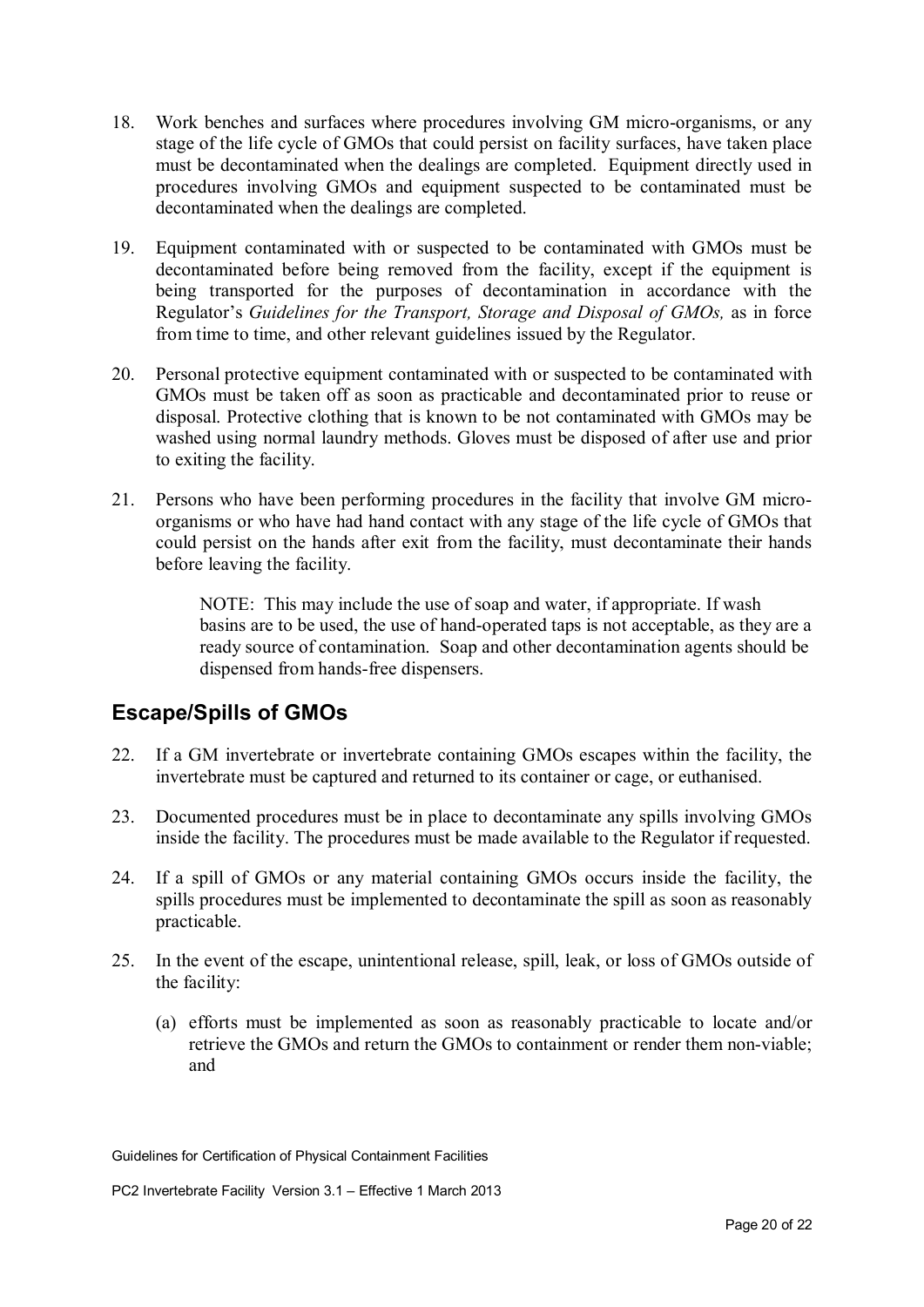- (b) the incident must be reported to the Regulator as soon as practicable.
- 26. Any decontamination of GMOs must be in accordance with the requirements listed in the Regulator's *Guidelines for the Transport, Storage and Disposal of GMOs* as in force from time to time.

#### **Labelling**

27. All GM invertebrates, invertebrates containing GM micro-organisms or other GM material must be identifiable as a GMO. This may be achieved by labelling containers. Anything that cannot be identified as a GMO or a non-GMO must be treated as a GMO and handled in accordance with these requirements.

> NOTE: Labelling enables the separation of GM work from non-GM work and enhances the control of GMOs within the facility.

#### **Removal and storage of GMOs**

- 28. Transport and storage of all GMOs outside of the facility, must be conducted in accordance with the Regulator's *Guidelines for the Transport, Storage and Disposal of GMOs,* as in force from time to time, and other relevant guidelines issued by the Regulator.
- 29. All cultures of GMOs being stored inside the facility must be sealed during storage to prevent dissemination of the GMOs.

NOTE: The type of container necessary to prevent the GMOs from escaping will vary depending on the type of organisms being stored.

#### **Anteroom**

30. Dealings with GMOs, other than transport, must not be undertaken in any anteroom.